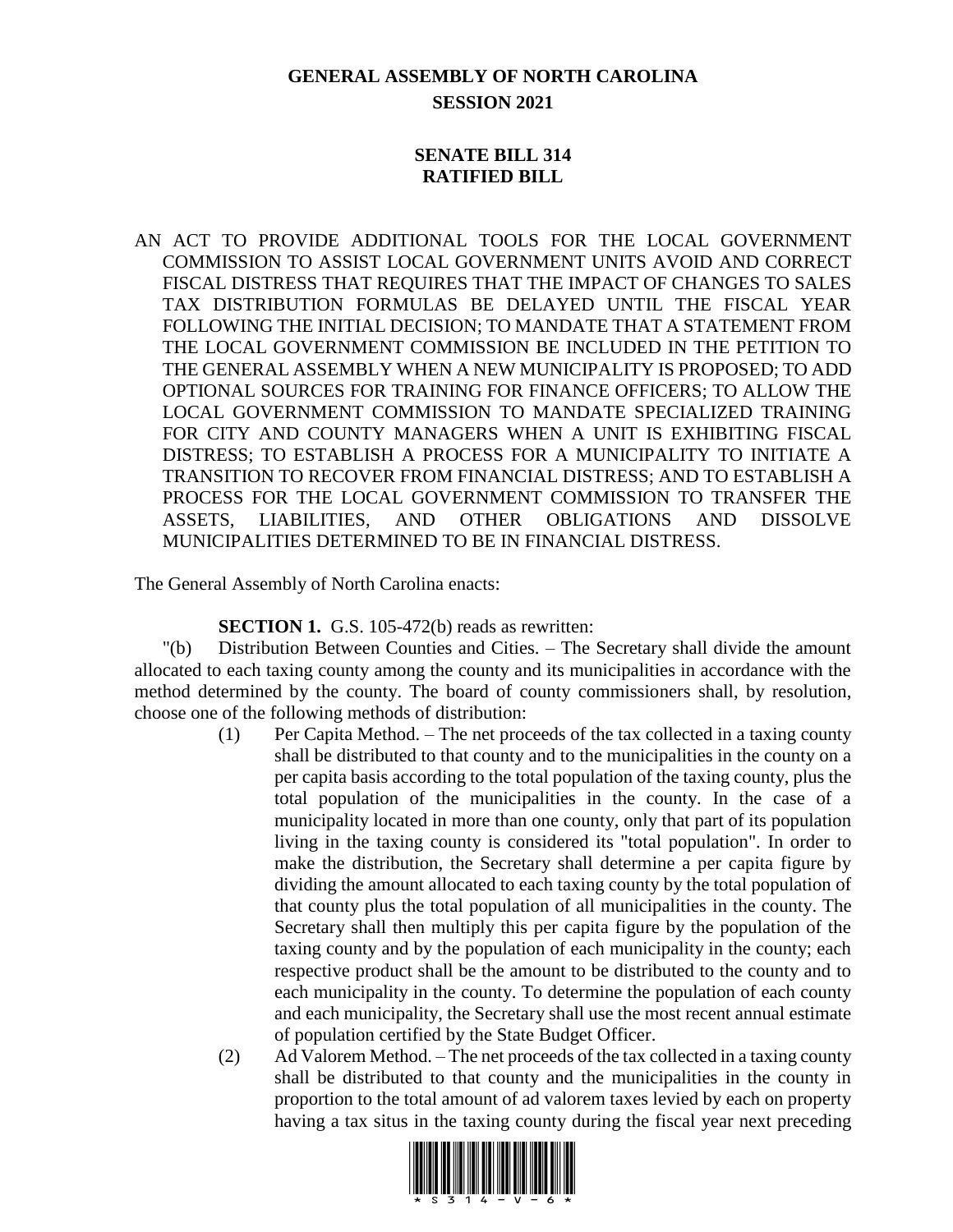the distribution. For purposes of this section, the amount of the ad valorem taxes levied by a county or municipality includes ad valorem taxes levied by the county or municipality in behalf of a taxing district and collected by the county or municipality. In addition, the amount of taxes levied by a county includes ad valorem taxes levied by a merged school administrative unit described in G.S. 115C-513 in the part of the unit located in the county. In computing the amount of tax proceeds to be distributed to each county and municipality, the amount of any ad valorem taxes levied but not substantially collected shall be ignored. Each county and municipality receiving a distribution of the proceeds of the tax levied under this Article shall in turn immediately share the proceeds with each district in behalf of which the county or municipality levied ad valorem taxes in the proportion that the district levy bears to the total levy of the county or municipality. Any county or municipality that fails to provide the Department of Revenue with information concerning ad valorem taxes levied by it adequate to permit a timely determination of its appropriate share of tax proceeds collected under this Article may be excluded by the Secretary from each monthly distribution with respect to which the information was not provided in a timely manner, and those tax proceeds shall then be distributed only to the remaining counties or municipalities, as appropriate. For the purpose of computing the distribution of the tax under this subsection to any county and the municipalities located in the county for any month with respect to which the property valuation of a public service company is the subject of an appeal and the Department of Revenue is restrained by law from certifying the valuation to the county and the municipalities in the county, the Department shall use the last property valuation of the public service company that has been certified.

The board of county commissioners in each taxing county shall, by resolution adopted during the month of April of each year, determine which of the two foregoing methods of distribution shall be in effect in the county during the next-fiscal year following the succeeding fiscal year. In order for the resolution to be effective, a certified copy of it must be delivered to the Secretary in Raleigh within 15 calendar days after its adoption. If the board fails to adopt a resolution choosing a method of distribution not then in effect in the county, or if a certified copy of the resolution is not timely delivered to the Secretary, the method of distribution then in effect in the county shall continue in effect for the following fiscal year. The method of distribution in effect on the first of July of each fiscal year shall apply to every distribution made during that fiscal year."

#### **SECTION 2.** G.S. 120-163(c) reads as rewritten:

"(c) The petition must include a proposed name for the city, a map of the city, a list of proposed services to be provided by the proposed municipality, the names of three persons to serve as interim governing board, a proposed charter, a statement of the estimated population, assessed valuation, degree of development, population density, and recommendations as to the form of government and manner of election. The petition must contain a statement that the proposed municipality will have a budget ordinance with an ad valorem tax levy of at least five cents (5 $\varphi$ ) on the one hundred dollar (\$100.00) valuation upon all taxable property within its corporate limits. The petition must contain a statement that the proposed municipality will offer four of the following services no later than the first day of the third fiscal year following the effective date of the incorporation: (i) police protection; (ii) fire protection; (iii) solid waste collection or disposal; (iv) water distribution; (v) street maintenance; (vi) street construction or right-of-way acquisition; (vii) street lighting; and (viii) zoning. In order to qualify for providing police protection, the proposed municipality must propose either to provide police service or to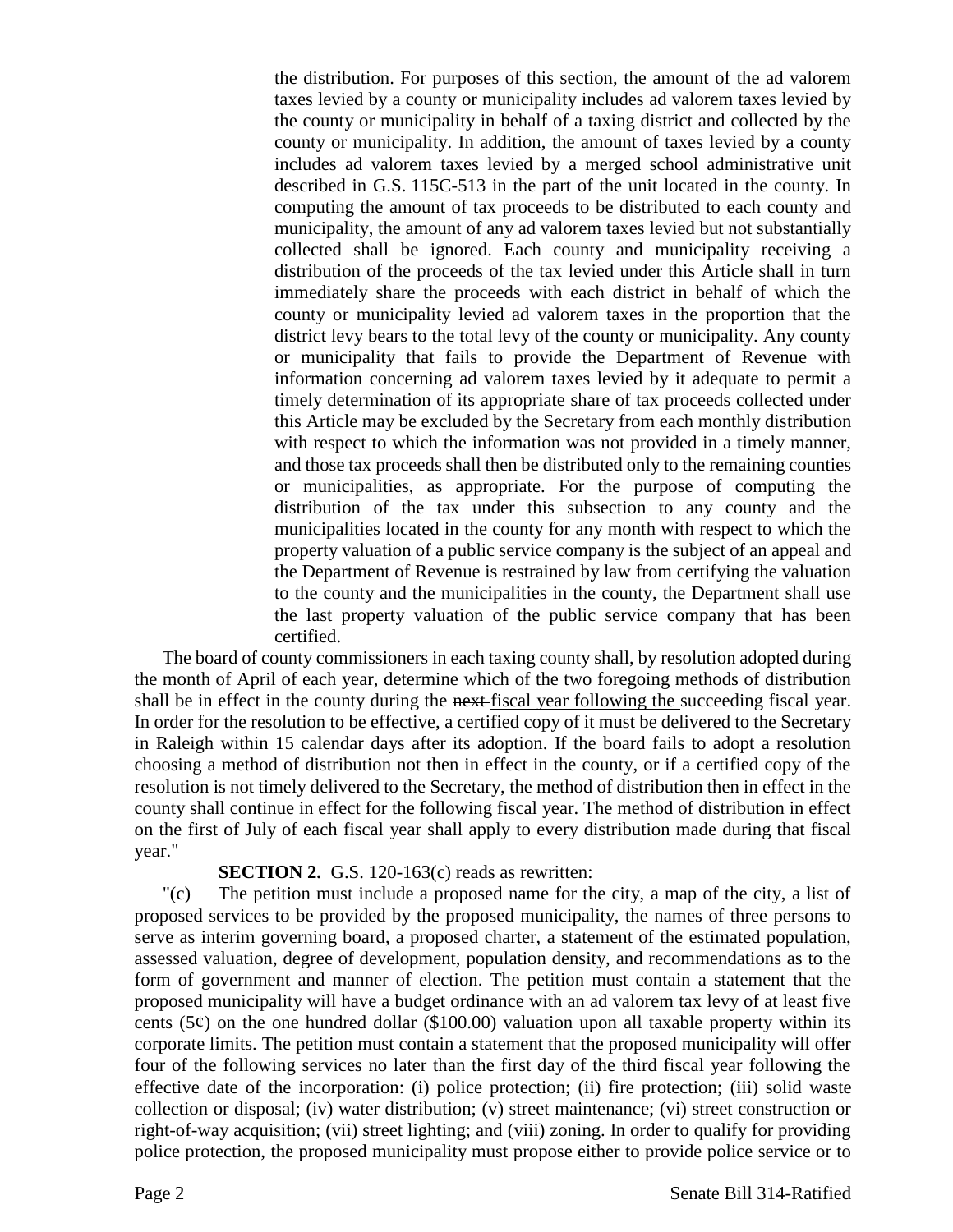have services provided by contract with a county or another municipality that proposes that the other government be compensated for providing supplemental protection. The petition must contain a statement from the Local Government Commission regarding the proposed municipality's prospects for financial viability and effective fiscal management. The proposed municipality may not contain any noncontiguous areas."

**SECTION 3.** G.S. 153A-82 reads as rewritten:

#### "**§ 153A-82. Powers and duties of manager.**

…

(a) The manager is the chief administrator of county government.  $He$ -The manager is responsible to the board of commissioners for the administration of all departments of county government under the board's general control and has the following powers and duties:

- (9) The manager shall receive a minimum of six clock hours of education upon the occurrence, or within six months of the occurrence, of any of the following:
	- a. The Local Government Commission is exercising its authority under Article 10 of Chapter 159 of the General Statutes with respect to the county.
	- b. The county has received a unit letter from the Local Government Commission due to a deficiency in complying with Chapter 159 of the General Statutes.
	- c. The county has an internal control material weakness or significant deficiency in the most recently completed financial audit.
	- d. The county is included on the most recently published Unit Assistance List issued by the Department of State Treasurer.

(b) The education required by subdivision (9) of subsection (a) of this section shall incorporate fiscal management and the requirements of Chapter 159 of the General Statutes. The education may be provided by the Local Government Commission, the School of Government at the University of North Carolina, the North Carolina Community College System, the North Carolina League of Municipalities, the North Carolina Association of County Commissioners, or other qualified sources at the choice of the governing board and upon the prior approval of the Local Government Commission. The clerk to the governing board shall maintain a record verifying receipt of the education by the manager and shall provide this information, upon request, to the Secretary of the Local Government Commission."

#### **SECTION 4.** G.S. 159-25(d) reads as rewritten:

"(d) The Local Government Commission has the authority to require any finance officer or any other employee who performs the duties of a finance officer to participate in training related to the powers, duties, and responsibilities of the finance officer under any of the following circumstances: (i) the Commission is exercising its authority under Article 10 of this Chapter with respect to the employing local government or public authority, (ii) the employing local government or public authority has received a unit letter from the Commission due to a deficiency in complying with this Chapter, (iii) the employing local government or public authority has an internal control material weakness or significant deficiency in the most recently completed financial audit, or (iv) the finance officer fails to annually meet or attest to the minimum qualifications of the position, as established by the Local Government Commission. The Commission may collaborate with training may be provided by the Commission, the School of Government at the University of North Carolina, the North Carolina Community College System, and other educational institutions in the State to develop and deliver the training required by this subsection. the North Carolina League of Municipalities, the North Carolina Association of County Commissioners, or other qualified sources at the choice of the governing board and upon the prior approval of the Commission. When the Commission requires a finance officer or other employee to participate in training as authorized in this subsection, the Commission shall notify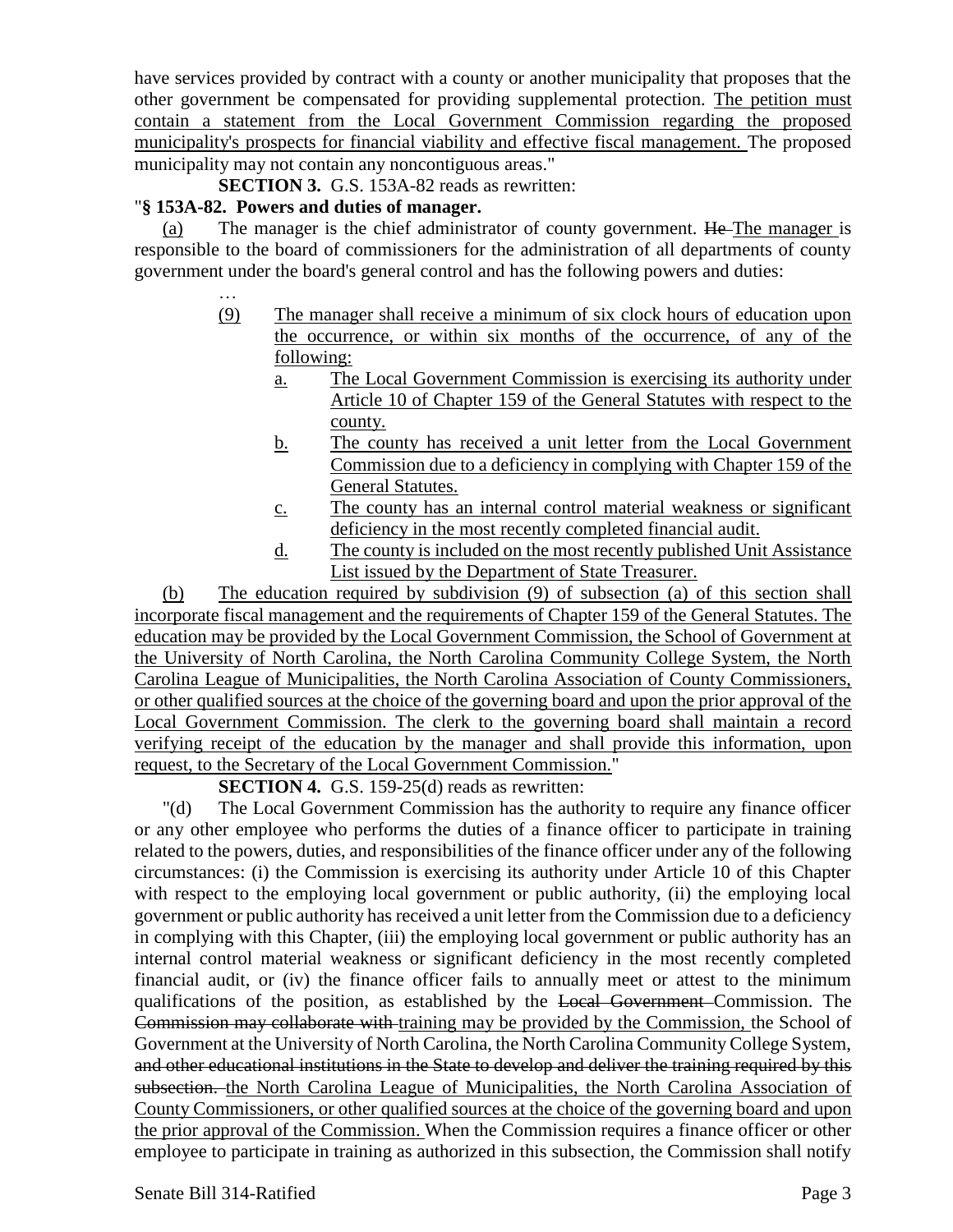the finance officer or other employee and the employing local government or public authority of the required training. Upon completion of the required training by the finance officer or other employee, the employing local government or public authority shall submit, in writing, to the Commission proof that the training requirements have been satisfied."

**SECTION 5.** G.S. 160A-148 reads as rewritten:

# "**§ 160A-148. Powers and duties of manager.**

(a) The manager shall be the chief administrator of the city.  $He$  The manager shall be responsible to the council for administering all municipal affairs placed in his the manager's charge by them, the council, and shall have the following powers and duties:

- … (9) The manager shall receive a minimum of six clock hours of education upon the occurrence, or within six months of the occurrence, of any of the following:
	- a. The Local Government Commission is exercising its authority under Article 10 of Chapter 159 of the General Statutes with respect to the city.
	- b. The city has received a unit letter from the Local Government Commission due to a deficiency in complying with Chapter 159 of the General Statutes.
	- c. The city has an internal control material weakness or significant deficiency in the most recently completed financial audit.
	- d. The city is included on the most recently published Unit Assistance List issued by the Department of State Treasurer.

(b) The education shall incorporate fiscal management and the requirements of Chapter 159 of the General Statutes. The education may be provided by the Local Government Commission, the School of Government at the University of North Carolina, the North Carolina Community College System, the North Carolina League of Municipalities, the North Carolina Association of County Commissioners, or other qualified sources at the choice of the governing board and upon the prior approval of the Local Government Commission. The clerk to the governing board shall maintain a record verifying receipt of the education by the manager and shall provide this information, upon request, to the Secretary of the Local Government Commission."

**SECTION 6.** Chapter 160A of the General Statutes is amended by adding a new Article to read:

"Article 32.

"Transitions for Unsustainable Cities.

"Part 1. General Provisions.

# "**§ 160A-825. Purpose of Article; definition.**

(a) The purpose of this Article is to provide a process for a city in financial distress to transition out of that distress either on its own initiative or with assistance from or under the direction of the Local Government Commission.

- (b) For purposes of this Article, the following terms shall apply:
	- (1) City. As defined in G.S. 160A-1.
	- (2) Commission. The Local Government Commission.
	- (3) Council. As defined in G.S. 160A-1.

"**§§ 160A-826 through 160A-830.** Reserved for future codification purposes.

"Part 2. Transition Initiation by Local Government Commission.

# "**§ 160A-831. Initiation of process.**

(a) The process established by this Article to rehabilitate a city's financial affairs may be initiated by the Commission. The Commission shall establish criteria for evaluating a city for financial rehabilitation under this Article.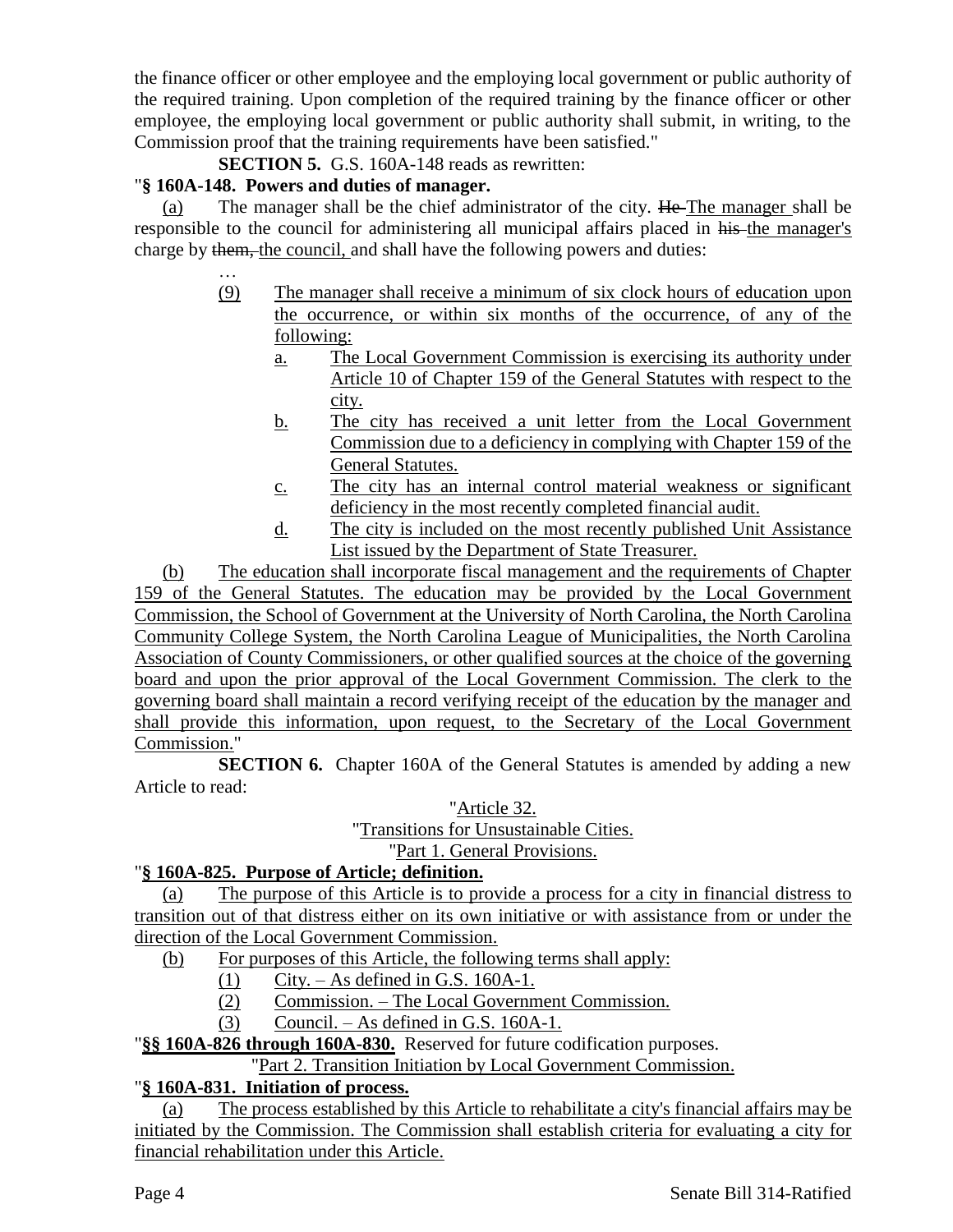(b) The Commission shall apply those criteria to each city with respect to which the Commission has exercised its authority under G.S. 159-181(c) and each city with respect to which the Commission has received a referral from any of the following persons:

- (1) The State Auditor.
- (2) The Department of Environmental Quality.
- (3) The city's auditor for the current or most recent annual audit.

(c) After application and review of the criteria established under this section, the Commission shall make a determination whether or not the city shall be subject to this Part and shall so notify the mayor, council, and city finance officer within 10 days of such determination. "**§ 160A-832.** Reserved for future codification purposes.

## "**§ 160A-833. Assessment of services and financial affairs.**

(a) Upon initiation of the process under G.S. 160A-831, the city shall cooperate and provide information to the Commission to assess the city's financial affairs. The assessment shall include a review of all of the following:

- (1) The revenues of the city.
- (2) The future revenue forecast of the city.
- (3) The real property owned by the city, including the amounts of any outstanding debt associated with that real property.
- (4) The contractual obligations of the city.
- (5) Any internal control matters highlighted in prior audits and the city's ongoing responses to those matters.
- (6) The outstanding debts of the city.
- (7) Any public enterprise accounts.
- (8) The general fund balance.
- (9) Any other information requested by the Commission.

(b) Upon initiation of the process under G.S. 160A-831, the city shall prepare a report for its citizens and the Commission on the status of any of the following services provided by that city which shall include the costs of those services over the five most recent fiscal years, any revenues from those services over the five most recent fiscal years, the time period that service has been provided, and any other information required by the Commission:

- (1) Any public enterprise, whether owned, operated, or contracted by the city.
- (2) Fire protection.
- (3) Law enforcement.
- (4) Building inspection.
- (5) Streets, lighting, and sidewalks.
- (6) Land use regulation.
- (7) Buildings, facilities, and property owned or leased by the city.
- (8) Parks and recreation.
- (9) Public libraries.
- (10) Animal control.
- (11) Any other amenities provided by the city.

(c) The report required by subsection (b) of this section shall be remitted to the Commission no more than 90 days after initiation under G.S. 160A-831, shall be presented to the council at a regular meeting of the council no more than 60 days after remittance to the Commission, and shall be made available to the public. A copy of the report shall be delivered to the board or boards of county commissioners in which the city lies prior to the regular meeting of the council during which the report is presented.

(d) If the Commission determines that preparing the report under subsection (b) of this section presents a substantial hardship on a city, the Commission may prepare the report on behalf of the city. Reports prepared by the Commission shall be completed within 90 days of the hardship determination and presented to the council at a regular meeting of the council no more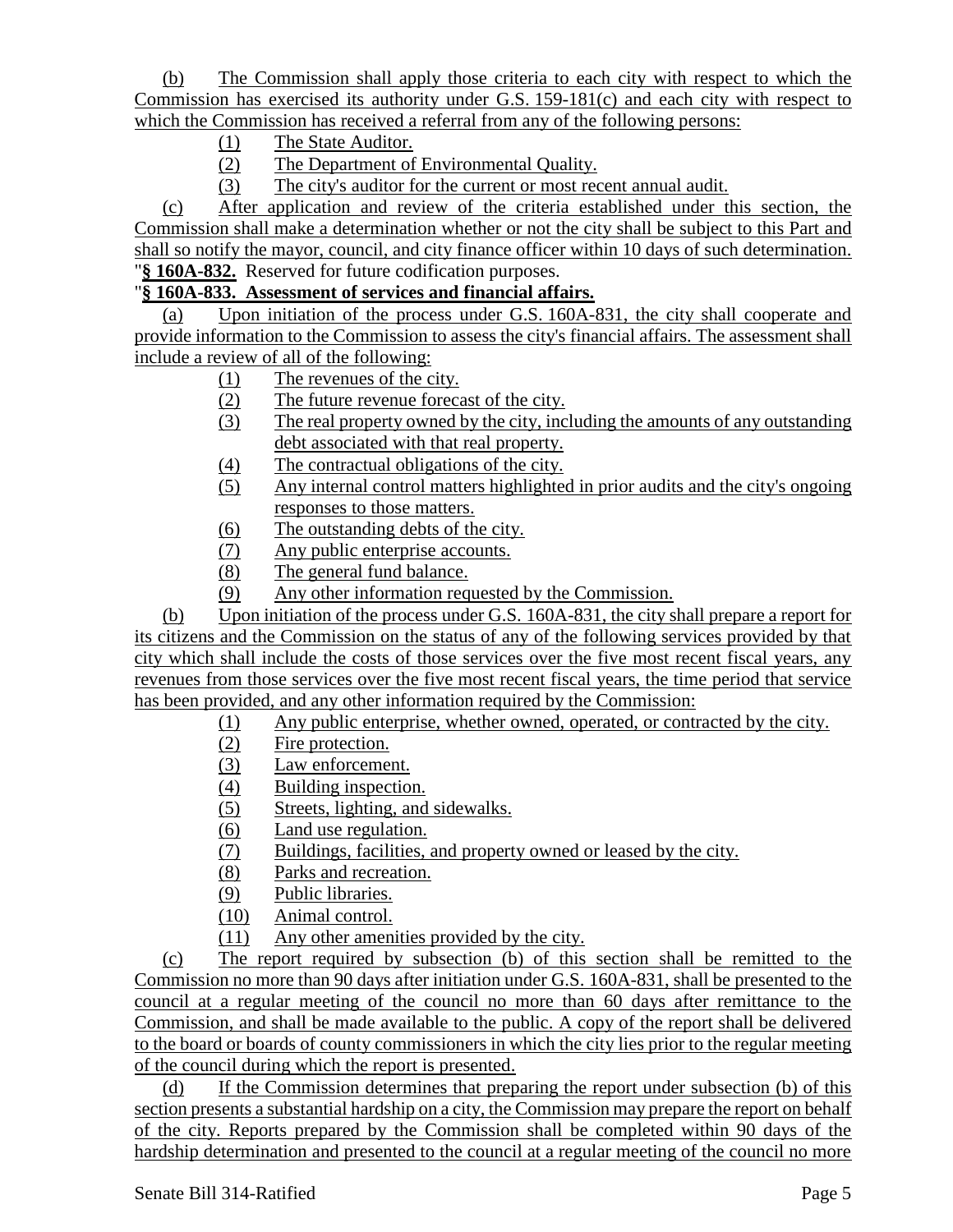than 60 days after the report is completed. The report shall be made available to the public. A copy of the report shall be delivered to the board or boards of county commissioners in which the city lies prior to the regular meeting of the council during which the report is presented. "**§§ 160A-834 through 160A-840.** Reserved for future codification purposes.

#### "**§ 160A-841. Local Government Commission control.**

(a) If the Commission determines a city should be subject to this Part but the Commission has not exercised its authority under G.S. 159-181(c) after completion of the financial assessment and receipt or completion of the report required by G.S. 160A-833, the Commission may impound the books and records of the city and assume full control of all its financial affairs. If the Commission exercises its authority under this section, the Commission is vested with all of the powers of the council as to the levy of taxes, expenditure of money, adoption of budgets, and all other financial powers conferred upon the council by law.

(b) When the Commission exercises its authority under G.S. 159-181(c) or subsection (a) of this section with respect to a city subject to this Part, the council shall continue to be vested with all other powers of the city, such as land use regulation, not assumed by the Commission. The council shall have no authority to implement any new service or other amenity unless specifically approved by the Commission.

(c) Regardless of whether the Commission exercises its authority under G.S. 159-181(c) or subsection (a) of this section, a city subject to this Part shall cooperate with the Commission to identify options to address deficiencies in the city's financial affairs, to identify potential partners to assist the city in the continuation of the provision of services to its citizens, and to educate the council and the citizens on merger with other local government partners. A city that fails to cooperate under this section is subject to those enforcement actions under Article 11 of Chapter 159 of the General Statutes.

(d) Subsection (a) of this section shall not apply to contractual obligations undertaken by the city in a debt instrument issued pursuant to Chapter 159G of the General Statutes unless such debt instrument is secured by a pledge of the faith and credit of the city.

"**§§ 160A-842 through 160A-844.** Reserved for future codification purposes.

#### "**§ 160A-845. Reassessment of financial status.**

(a) After the first fiscal year of cooperation with the Commission, and every year thereafter, the council shall reassess its financial affairs with the assistance of the Commission. Upon completion of the reassessment, the Commission shall make a recommendation to the city as to whether or not the city's financial affairs are sufficiently stable to permit the city to continue operations.

(b) If the Commission finds that the city's financial affairs for three consecutive fiscal years are sufficiently stable to continue operations, the Commission shall relinquish any authorities exercised under G.S. 159-181 or G.S. 160A-841 with respect to that city.

(c) Notwithstanding subsection (a) of this section, if at any time the Commission finds that the city's financial affairs are not sufficiently stable to continue operations, the Commission may exercise, or continue to exercise, its authority under this Part and begin to identify local government partners for merger or dissolution of the city.

"**§§ 160A-846 through 160A-847.** Reserved for future codification purposes.

#### "**§ 160A-848. Distribution of services, assets, liabilities, and other obligations.**

(a) Upon a determination under G.S. 160A-845(c), the city shall work with the Commission to identify local government partners able to provide the services identified by the city as necessary for its citizens. The city shall, after negotiating its terms, enter into interlocal agreements with any local government partner willing to provide one or more of those services.

(b) In negotiating interlocal agreements under subsection (a) of this section, the city shall work with the Commission to identify local government partners, whether any other county, city, or consolidated city-county with whom to merge assets, liabilities, and other obligations of the city. Upon Commission determination it is in the best interest of the people of the city and State,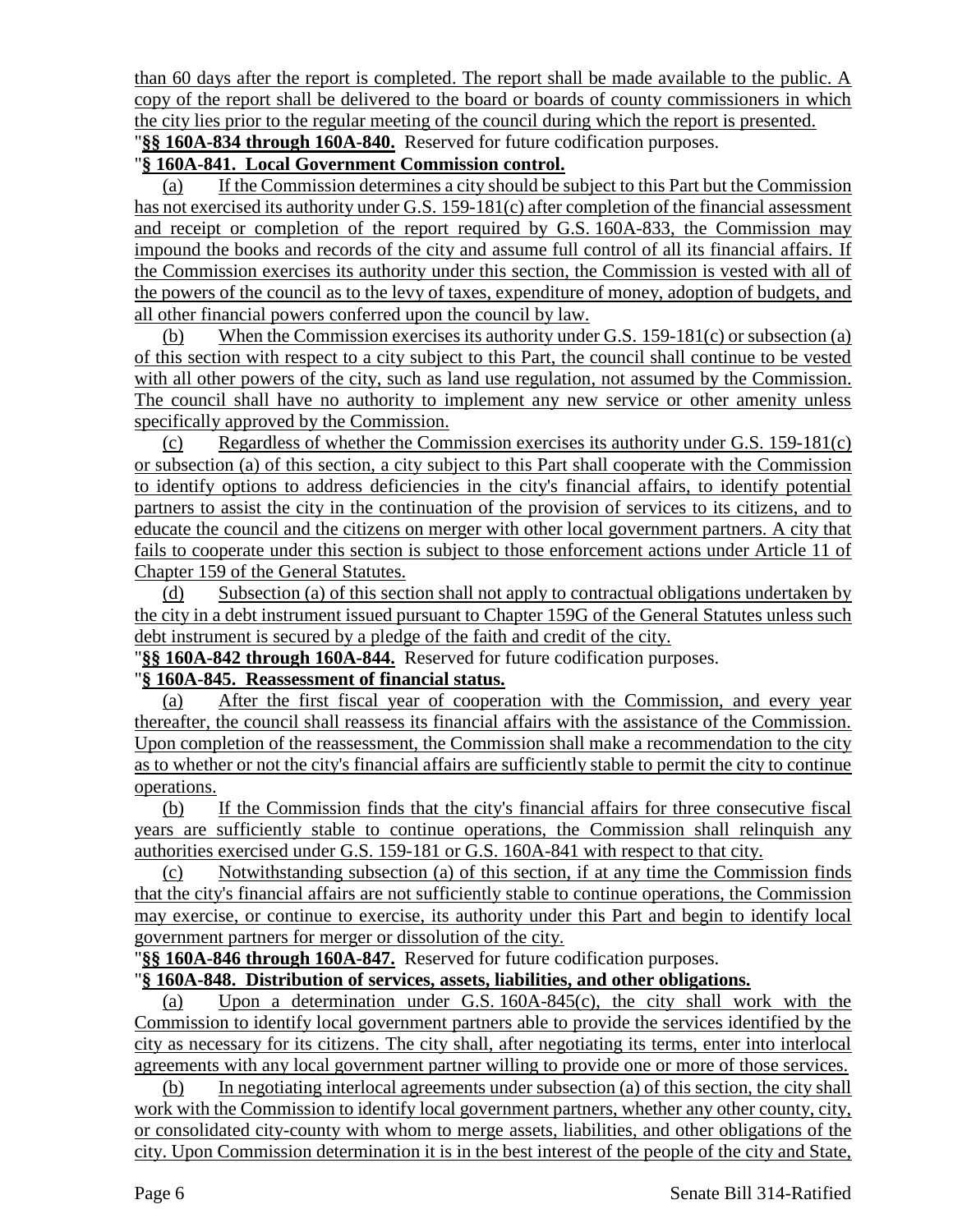the Commission may adopt a resolution to transfer the assets, liabilities, and other obligations to the local government partner and dissolve the city.

(c) Upon the adoption of a resolution under subsection (b) of this section by the Commission, the effective date for transfer and dissolution shall be fixed in the resolution as the first June 30 that is at least six months following the adoption of the resolution.

"**§ 160A-849.** Reserved for future codification purposes.

### "**§ 160A-850. Effect of merger or dissolution.**

(a) Upon adoption of the resolution of transfer and dissolution by the Commission under G.S. 160A-848, all of the following shall apply on the effective date set forth in the resolution of transfer and dissolution:

- (1) All property, real, personal, and mixed, including accounts receivable, belonging to the dissolving city shall be transferred, disposed of, or otherwise accounted for as provided in the resolution of transfer and dissolution.
- (2) All judgments, liens, rights of liens, and causes of action of any nature in favor of the dissolving city shall vest in and remain and inure to the benefit of the local government partner as provided in the resolution of transfer and dissolution.
- (3) All taxes, assessments, sewer charges, and any other debts, charges, or fees owing to the dissolving city shall be owed to and collected as provided in the resolution of transfer and dissolution.
- (4) All actions, suits, and proceedings pending against, or having been instituted by the dissolving city shall not be abated by merger, but all such actions, suits, and proceedings may be continued and completed in the manner stated in the resolution of transfer and dissolution if that resolution states which local government partner shall be a party to all such actions, suits, and proceedings in the place and stead of the dissolving city. No new process is required to be served in any such action, suit, or proceeding.
- (5) All obligations of the dissolving city, including outstanding indebtedness, shall be assumed as provided in the resolution of transfer and dissolution, and all such obligations and outstanding indebtedness shall constitute obligations and indebtedness as provided in the resolution of transfer and dissolution.
- (6) All ordinances, regulations, and policies of the dissolving city shall be void on the effective date of the dissolution.
- (7) The dissolving city shall be abolished and shall no longer be constituted a public body or a body politic and corporate, except for purposes of carrying into effect the provisions and intent of this section.

(b) The Commission is authorized to take the actions and execute the documents necessary to effectuate the provisions and intent of this section.

(c) As used in this section, "dissolving city" shall mean a city dissolved by resolution of transfer and dissolution under G.S. 160A-848.

"**§§ 160A-851 through 160A-852.** Reserved for future codification purposes.

# "**§ 160A-853. Action by the General Assembly.**

A resolution of transfer and dissolution by the Commission under G.S. 160A-848 remains in effect unless it is specifically disapproved by the General Assembly in a bill enacted into law on or before the effective date of the resolution. A resolution of transfer and dissolution that is specifically disapproved in accordance with this section is repealed as of the date specified in the act.

"**§ 160A-854.** Reserved for future codification purposes.

"Part 3. Transition Initiated by City.

# "**§ 160A-855. Initiation of voluntary dissolution.**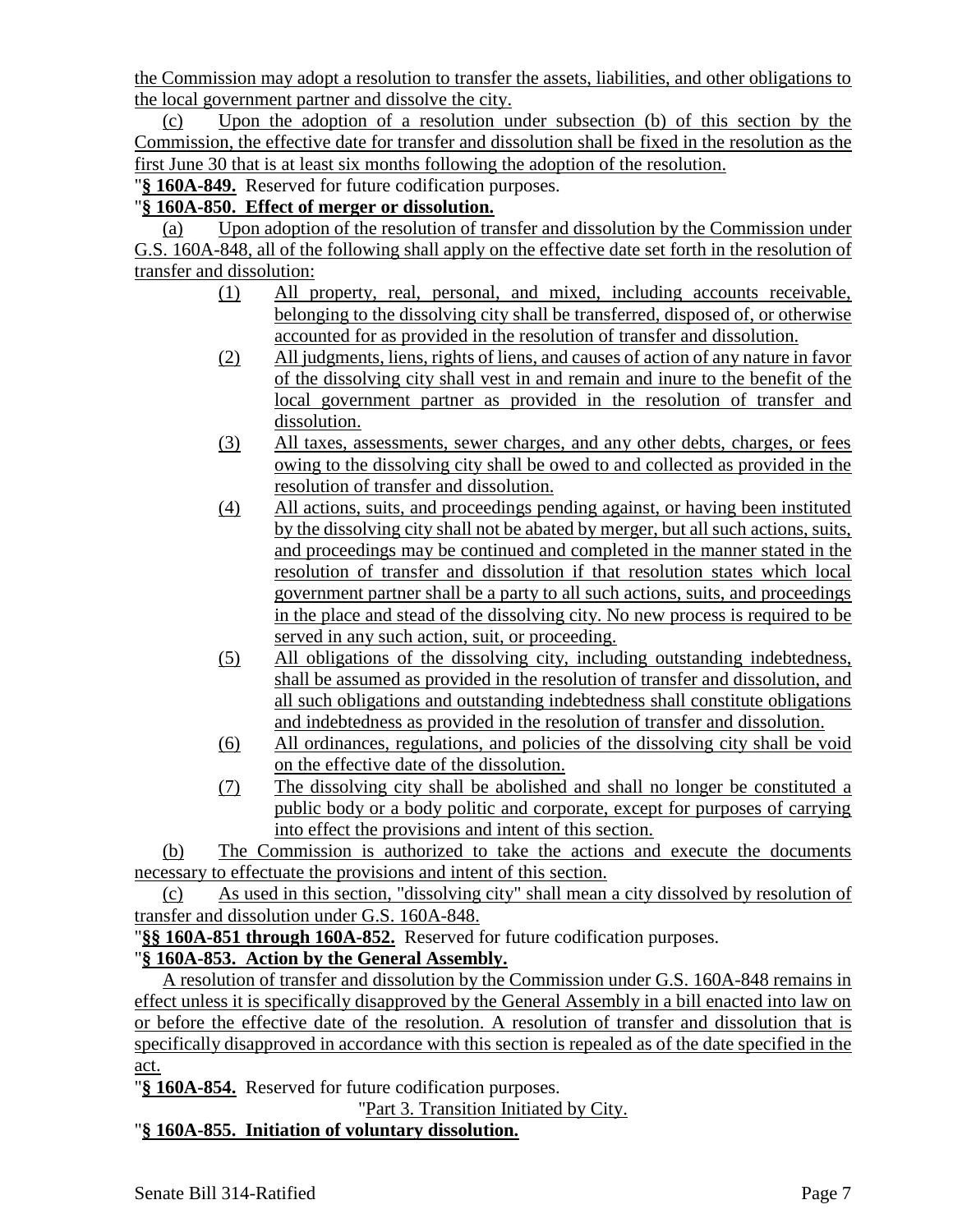Any city may initiate administrative dissolution in accordance with this Part by adoption of a resolution of intent. Such resolution of intent shall be adopted at a regular meeting of the city. A copy of the adopted resolution of intent shall be delivered to the Commission and the county or counties in which the city lies.

"**§ 160A-856.** Reserved for future codification purposes.

# "**§ 160A-857. Impact statement.**

(a) Within 90 days of the adoption of a resolution of intent to dissolve, the council shall release an impact statement to educate the city residents of the potential ramifications of dissolution. The impact statement shall be filed in the office of the city clerk where it shall remain available for public inspection. The clerk shall make a copy of the impact statement available to all news media in the county or counties in which the city lies. The clerk shall also publish a statement that the impact statement has been prepared and is available for public inspection in the office of the clerk. The published statement shall also give notice of the time and place of the public hearing required by G.S. 160A-859.

(b) The impact statement shall include at least all of the following:

- (1) For each of the services below provided by that city, the costs of those services over the two most recent fiscal years, any revenues resulting from those services over the two most recent fiscal years, how long each service has been provided, and any other relevant information:
	- a. Any public enterprise, whether owned, operated, or contracted by the city.
	- b. Fire protection.
	- c. Law enforcement.
	- d. Building inspection.
	- e. Streets, lighting, and sidewalks.
	- f. Land use regulation.
	- g. Buildings, facilities, and property owned or leased by the city.
	- <u>h.</u> Parks and recreation.<br>i. Public libraries.
	- Public libraries.
	- j. Animal control.
	- k. Any other amenities provided by the city.
- (2) Information for the two most recent fiscal years on the following:
	- a. The revenues of the city.
	- b. With respect to real property owned by the city, the amounts of any outstanding debt associated with that real property.
	- c. The contractual obligations of the city.
	- d. The outstanding debts of the city.
	- e. Any public enterprise accounts.
	- f. Ending fund balance.
- (3) The future revenue forecast of the city for at least the next two fiscal years.
- (4) Any ongoing litigation in which the city is a defendant.

(c) Upon adoption of the resolution of intent to dissolve, the impact statement and a copy of the adopted resolution of intent to dissolve shall be posted on the city's website, if any, in a conspicuous placement.

"**§ 160A-858.** Reserved for future codification purposes.

# "**§ 160A-859. Public hearings on proposed dissolution.**

(a) The council shall conduct at least two public hearings, at regular council meetings, on the matter of the proposed dissolution of the city. The first public hearing shall be no less than 45 days after the filing of the impact statement with the city clerk and no more than 90 days after the filing of the impact statement with the city clerk.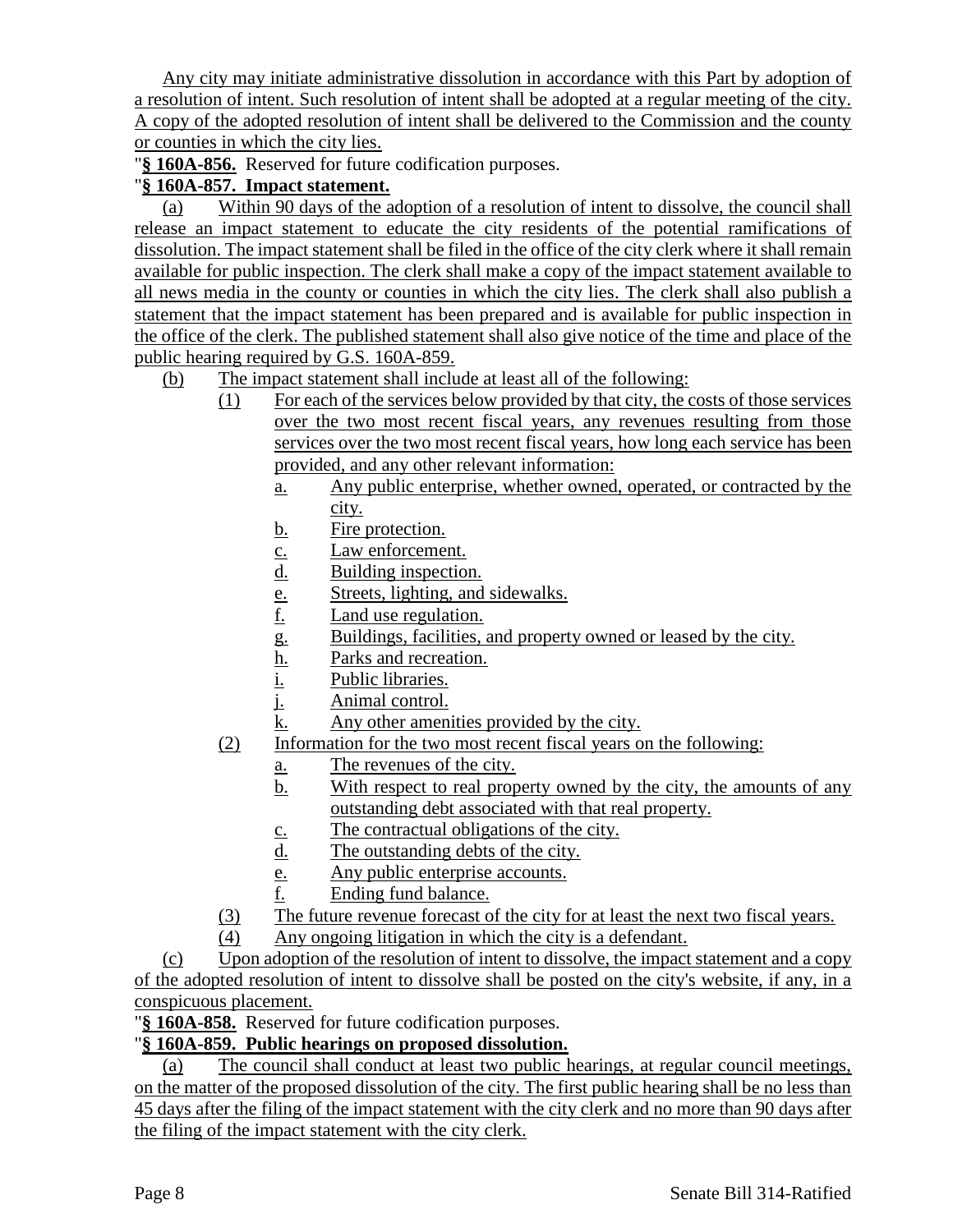(b) The second public hearing shall be no less than 45 days after the first public hearing and no more than 180 days after the first public hearing.

(c) The council may conduct additional public informational meetings or public hearings about the proposed dissolution at any time.

(d) Notice of the two required public hearings under this section shall be published at least once per week for two consecutive weeks, with each publication being on the same day of the week, in a newspaper of general circulation. The date of the last publication shall not be more than 10 days before the date fixed for the hearing. The notice shall also include information on how to obtain or inspect a copy of the impact statement prepared in accordance with G.S. 160A-827.

"**§ 160A-860.** Reserved for future codification purposes.

#### "**§ 160A-861. Plan of action; Local Government Commission approval.**

(a) Prior to adopting a resolution to dissolve under G.S. 160A-863, the council must develop a plan of action to distribute all assets and liabilities of the city, and that plan must be approved by the Commission. However, the council may, at a regular meeting separate and apart from any public hearings required to be conducted by G.S. 160A-859, adopt a resolution to request the assistance of the Commission to develop the plan of action.

(b) The council shall assist the Commission with any information, cooperation, coordination, or other action needed by the Commission in assessing and considering the plan of action. The Commission may modify the plan of action prior to approval.

(c) Upon notification from the Commission that the Commission has approved the plan of action, the approved plan of action shall be presented at a regular meeting of the council. "**§ 160A-862.** Reserved for future codification purposes.

#### "**§ 160A-863. Resolution to dissolve; public hearing.**

(a) After the plan of action has been presented as required under G.S. 160A-861, the council shall conduct a public hearing on whether to adopt a resolution to dissolve the city in accordance with the plan of action. Notice of the public hearing shall be published at least once per week for two consecutive weeks, with each publication being on the same day of the week, in a newspaper of general circulation. The date of the last publication shall not be more than 10 days before the date fixed for the hearing.

(b) At a regular meeting of the council separate and apart from the date of the public hearing required by this section, the council may adopt a resolution to dissolve the city.

# "**§ 160A-864.** Reserved for future codification purposes.

## "**§ 160A-865. Citizen petition for referendum on dissolution.**

(a) The people may initiate a referendum on the resolution to dissolve the city by submitting a petition bearing the signatures and resident addresses of a number of qualified voters of the city equal to at least twenty-five percent (25%) of the whole number of voters who are registered to vote in city elections according to the most recent figures certified by the State Board of Elections. This petition must be submitted to the city clerk no later than 45 days after adoption of the resolution to dissolve the city. Upon receipt of a valid initiative petition, the council shall cease any action in furtherance of implementing the plan of action, call a special election on the question of dissolving the city, and shall give public notice in accordance with G.S. 163-287. The date of the special election shall be fixed on a date permitted by G.S. 163-287.

(b) A referendum to dissolve the city shall be printed on the ballot in substantially the following form:

"Shall (name of city) be dissolved?

$$
\begin{array}{cc}\n\text{()} & \text{YES} \\
\text{()} & \text{NO}^{\prime}\n\end{array}
$$

(c) If a majority of the votes cast on the ballot question shall be in the affirmative, the resolution to dissolve shall be sustained and put into effect as provided in this Part. If a majority